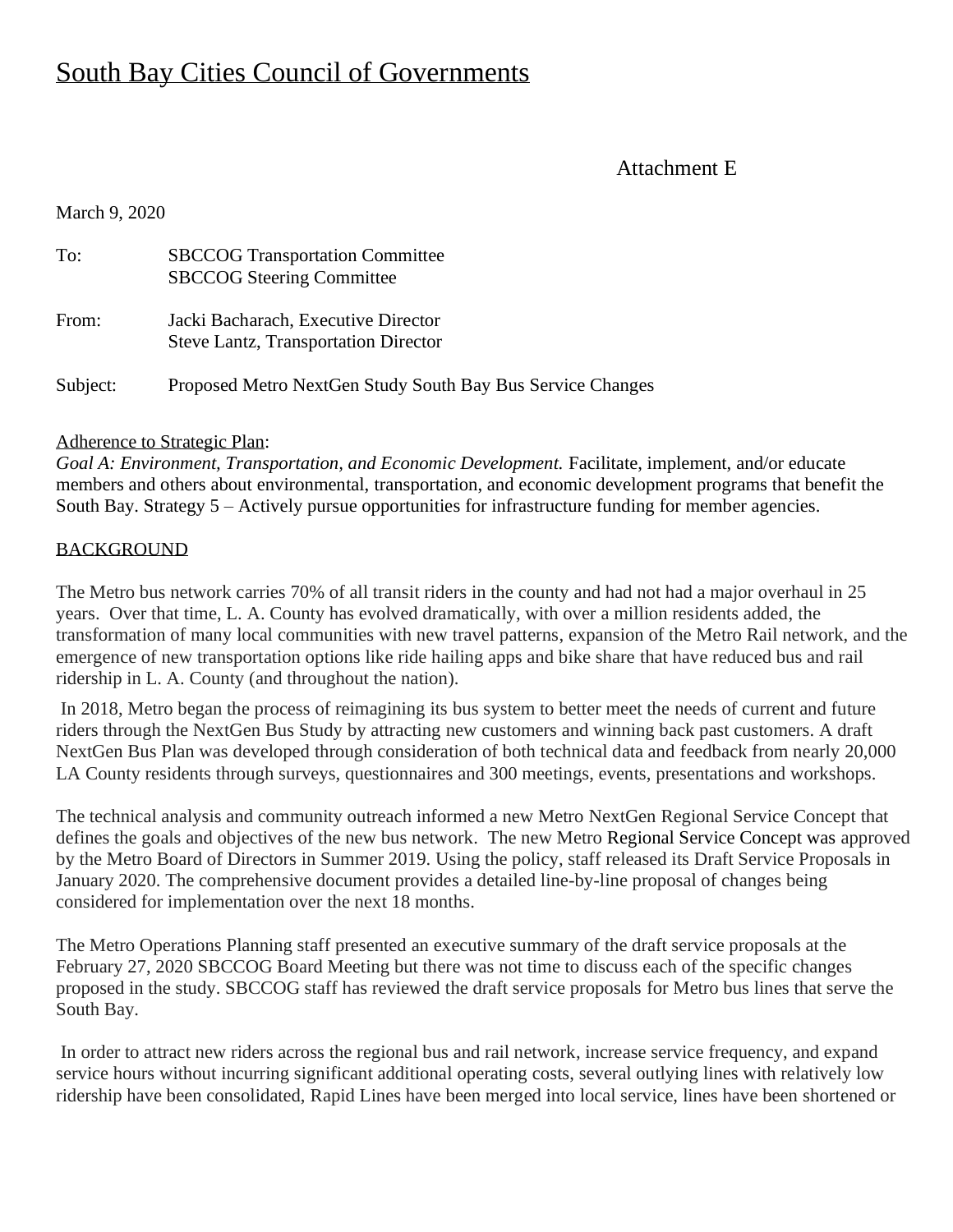## South Bay Cities Council of Governments

eliminated. In addition, to improve travel times, the distance between bus stops on some routes has been lengthened and stops have been consolidated or eliminated. The study also identifies a \$1 billion capital improvement program that would provide bus signal priority at intersections, bus lanes on streets, and all-door boarding. The changes recommended for Metro's South Bay bus services are summarized in Exhibit 1.

### RECOMMENDATION

The SBCCOG Transportation Committee may receive and file this report.

Exhibit 1 – Metro NextGen South Bay Bus Service Changes